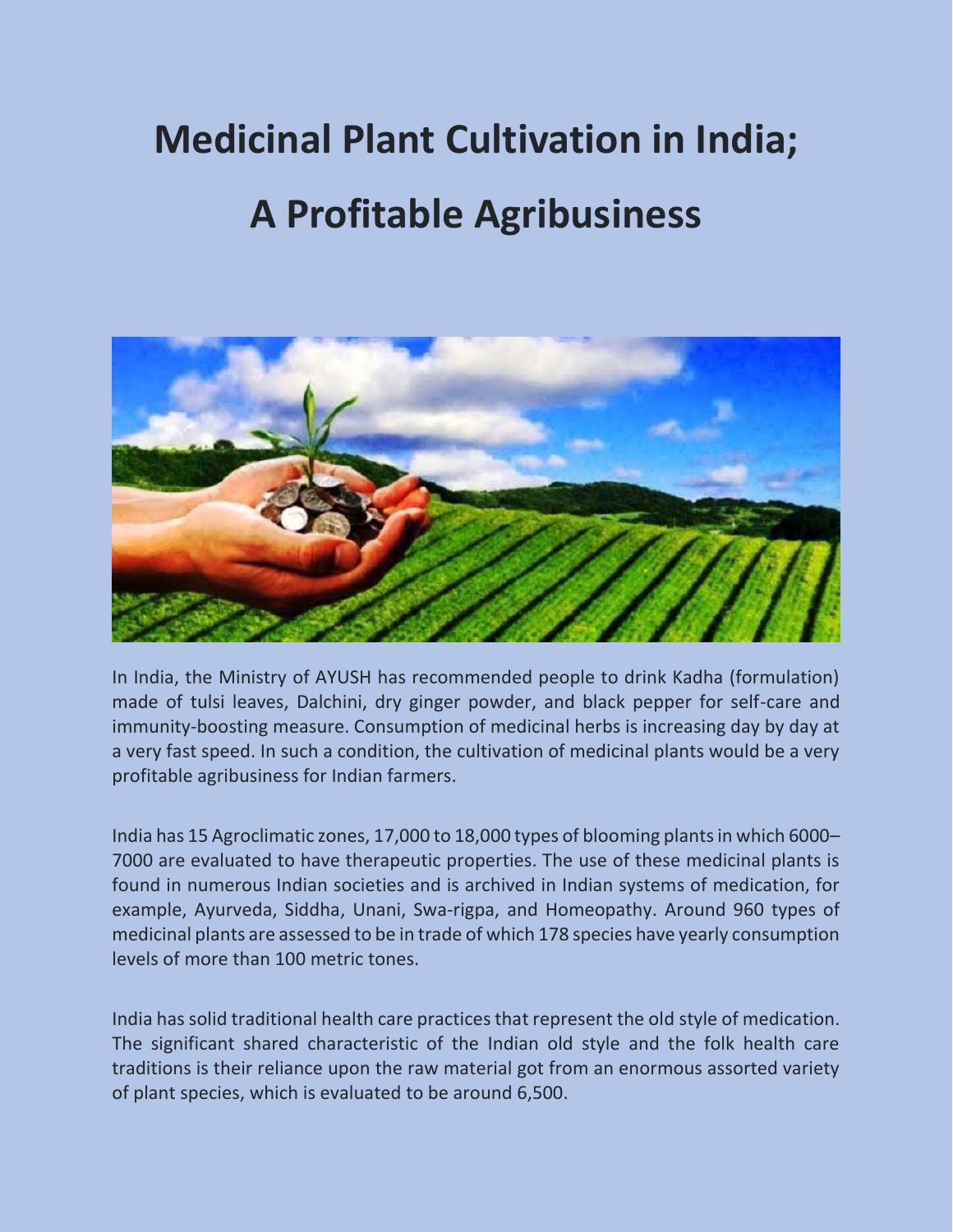The first genuine endeavor at the national level to survey the demand and supply of therapeutic plants in the nation was made by the National Medicinal Plant Board during 2001-02 when it appointed an examination through CERPA to comprehend yearly trade levels of chosen 162 medicinal plant species. From that point, the NMPB in 2006-07 commissioned a national report to evaluate demand and supply of medicinal plants in India. That review did by FRLHT, brought different complexities in the herbal area on the surface and added to the comprehension of the subject identified with the assorted variety of raw drugs substances in trade, their botanical relationship, the volume of yearly trade and supply sources.

#### **Profit in Medicinal Plant Farming**

Cultivation of medicinal plants in a commercial mode is one of the most profitable agribusiness for farmers. If anyone has sufficient land and knowledge of herb marketing then he or she can earn a high income in a very moderate investment in India.

Cultivation of medicinal herbs like Shankhapushpi, Atis, kuth, kutki, kapikachhu, karanja, are changing the Indian agrarian Ayurvedic scenes along with the extraordinary opportunities for the farmers to increase their income. According to the Traditional Treatment Health Center, 25 significant medicinal plants are always in full demand. They are; Indian Barbery, Licorice, Bael, Isabgol, Atis, Guggal, Kerth, Aonla, Chandan, Senna, Baiberang, Long Pepper, Brahmi, Jatamansi, and Madhunashini, Kalmegh, Satavari, Ashwagandha, Chirata, Katki, Shankhpushpi, Ashoka, Giloe, kokum, Safed Musli.

For example, A farmer producing atis herb, largely utilized in ayurvedic medication, in the higher reaches of Uttarakhand and Himachal Pradesh may easily earn Rs2.5-3 lakh for each acre of land. A lavender rancher may get Rs1.2-1.5 lakh returns per acre of land, by cultivating rattan jot, Rs 1.15 lakh per acre, and karu, Rs 1.5-2 lakh for every acre of land.

Along with previously mentioned medicinal herbs Mint, Aloe vera, Basil, Tulsi, Lemongrass, Coriander, Ajwain, are the most beneficial therapeutic yields in India.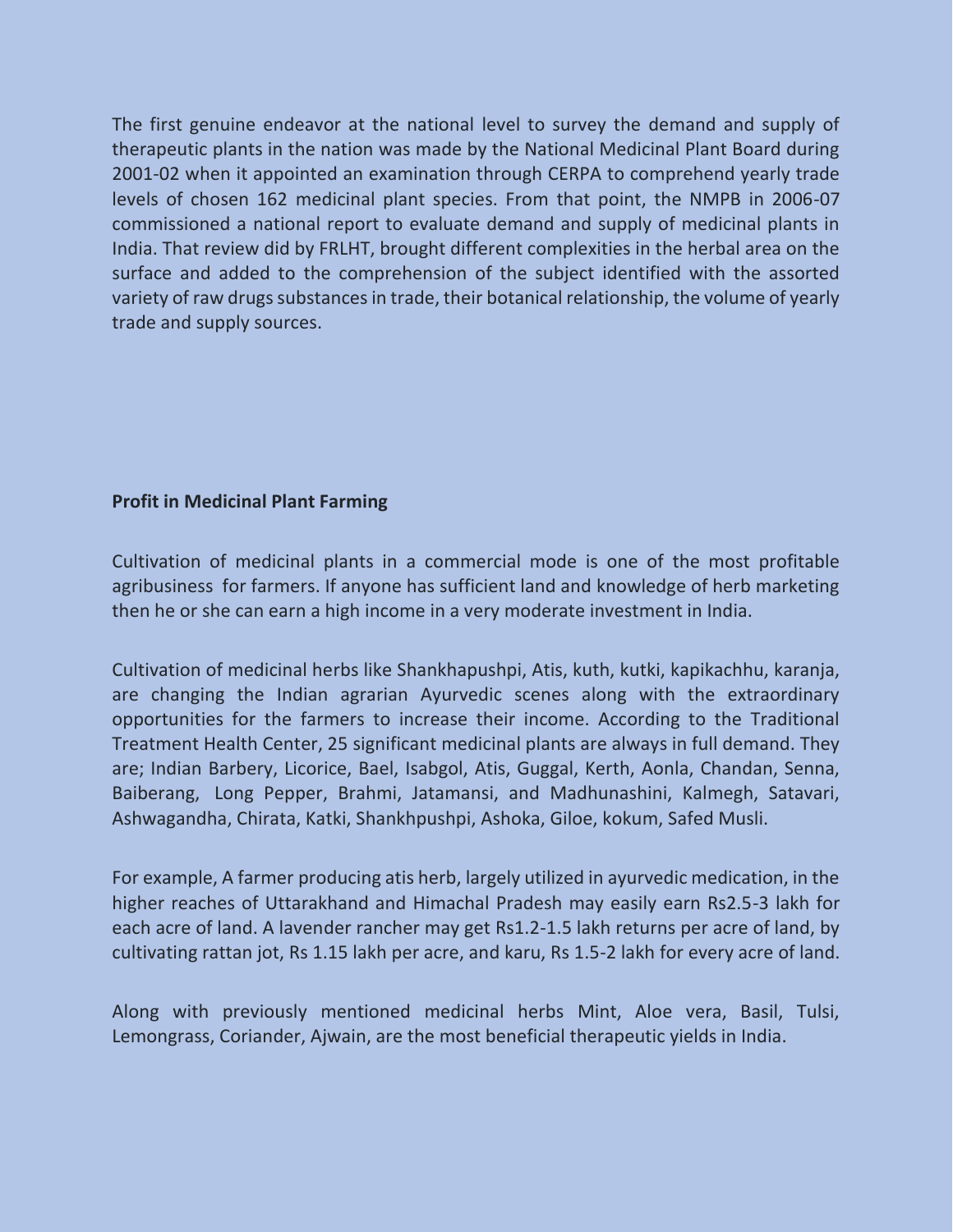However, a survey conducted by the All India Coordinated Research Project on Ethnobiology (AICRPE) during the most recent decade recorded more than 8000 types of wild plants utilized by the tribals and other conventional communities in India for rewarding different medical issues. Around 30% of therapeutic arrangements are gotten from roots, 5% blossoms, 10% organic products, 14% bark, 16% entire plants, 6% leaves, 7% seeds, 3% wood, 4% rhizomes, 6% stems and just under 20% of the species utilized are developed.

#### **NMPB Offers Upto 75% Subsidy for Medicinal Plants Cultivation**

To energize the medicinal plants' cultivation throughout India "The National Medicinal Plants Board (NMPB)" offers up to 75% subsidy to the farmers. NMPB has formulated schemes and guidelines for financial assistance in various zones of medicinal plant division secured under Promotional and Commercial plans relevant both for government and nongovernment associations. Farmers across the nation are getting financial assistance by the AYUSH Ministry to empower the cultivation of herbs and other medicinal plants. A subsidy, as high as 75 percent, is being given as a feature of a Centrally Sponsored Scheme.

At present, many of medicinal plants species have been prioritized for supporting cultivation across the nation for which subsidy is provided to the farmers, such as 75% subsidy for highly endangered medicinal plants, 50% for the cultivation of critically declining medicinal plants and 30% for other therapeutic plants species which need support.

#### **Production Scenario of Medicinal Plants in the Indian States**

Here we will get a state-wise tally about the area and production of medicinal plants. Rajasthan is having the highest area under these crops with a share of 56 percent, followed by Uttar Pradesh (25 %). Other major states were Madhya Pradesh (11%), Tamil Nadu (2%), Punjab (2%), Chhattisgarh (2%), Andhra Pradesh (1%) and Bihar (1%).

In the case of production, Madhya Pradesh ranks 1st with a share of 44% and Rajasthan stand 2nd with a share of 19%. The states like Tamil Nadu, Chhattisgarh, and Arunachal Pradesh were having a share of 16%, 8%, and 7% respectively. Though Karnataka is having